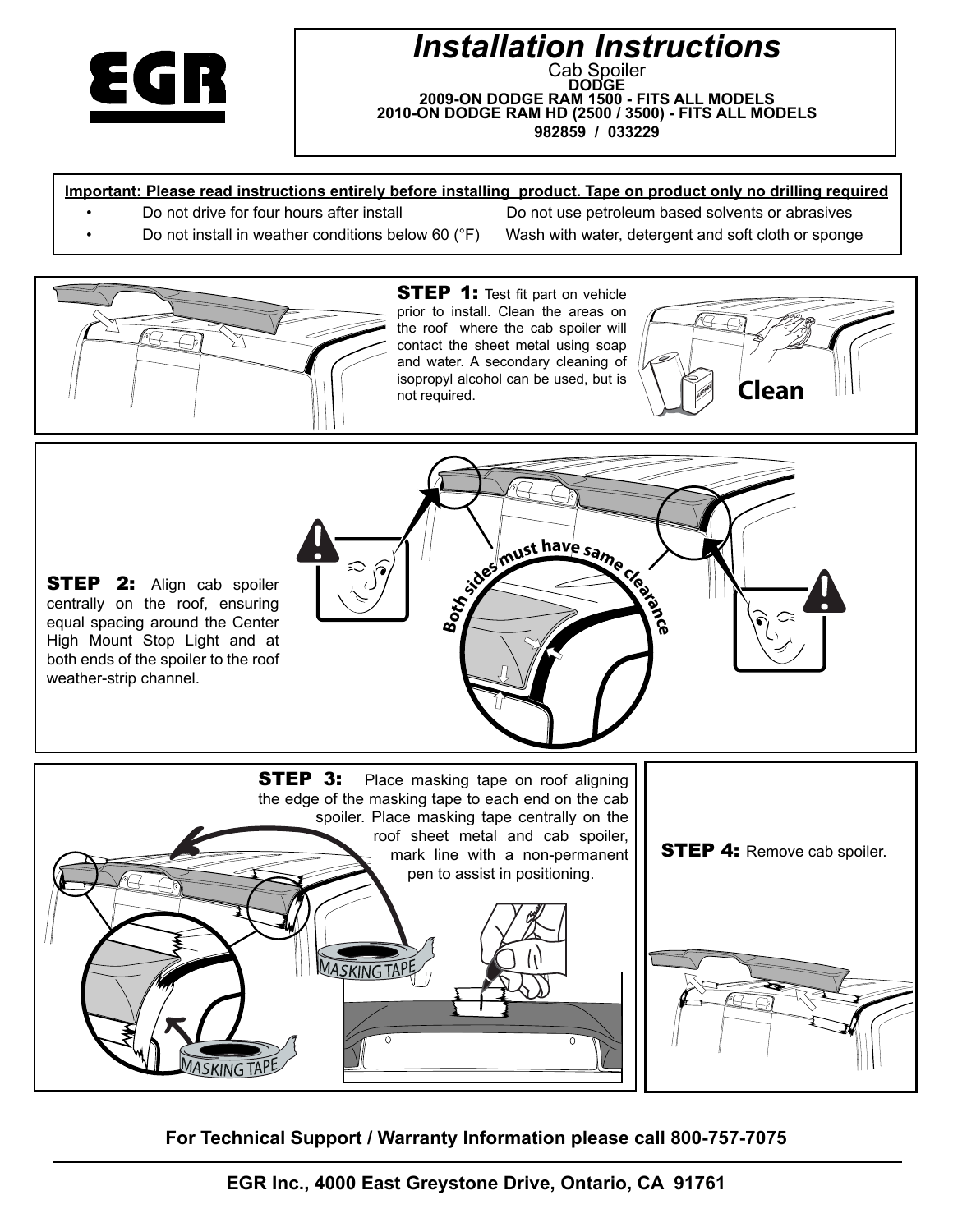

### *Installation Instructions* Cab Spoiler<br>**\_\_DODGE** \_ **2009-ON DODGE RAM 1500 - FITS ALL MODELS 2010-ON DODGE RAM HD (2500 / 3500) - FITS ALL MODELS 982859 / 0332299**

### **Important: Please read instructions entirely before installing product. Tape on product only no drilling required**

Do not drive for four hours after install Do not use petroleum based solvents or abrasives

Do not install in weather conditions below 60 (°F) Wash with water, detergent and soft cloth or sponge



**STEP 6: Clean** the channel running along the inside edge of part with isopropyl alcohol, wipe dry with a clean cloth. Insert the nozzle to the adhesive tube. Cut the top of nozzle and place in dispensing gun, carefully apply a 1/4" wide bead of the adhesive into the channel along inside edge of the entire part. Ensure adhesive does not come into contact with the tape.



**For Technical Support / Warranty Information please call 800-757-7075**